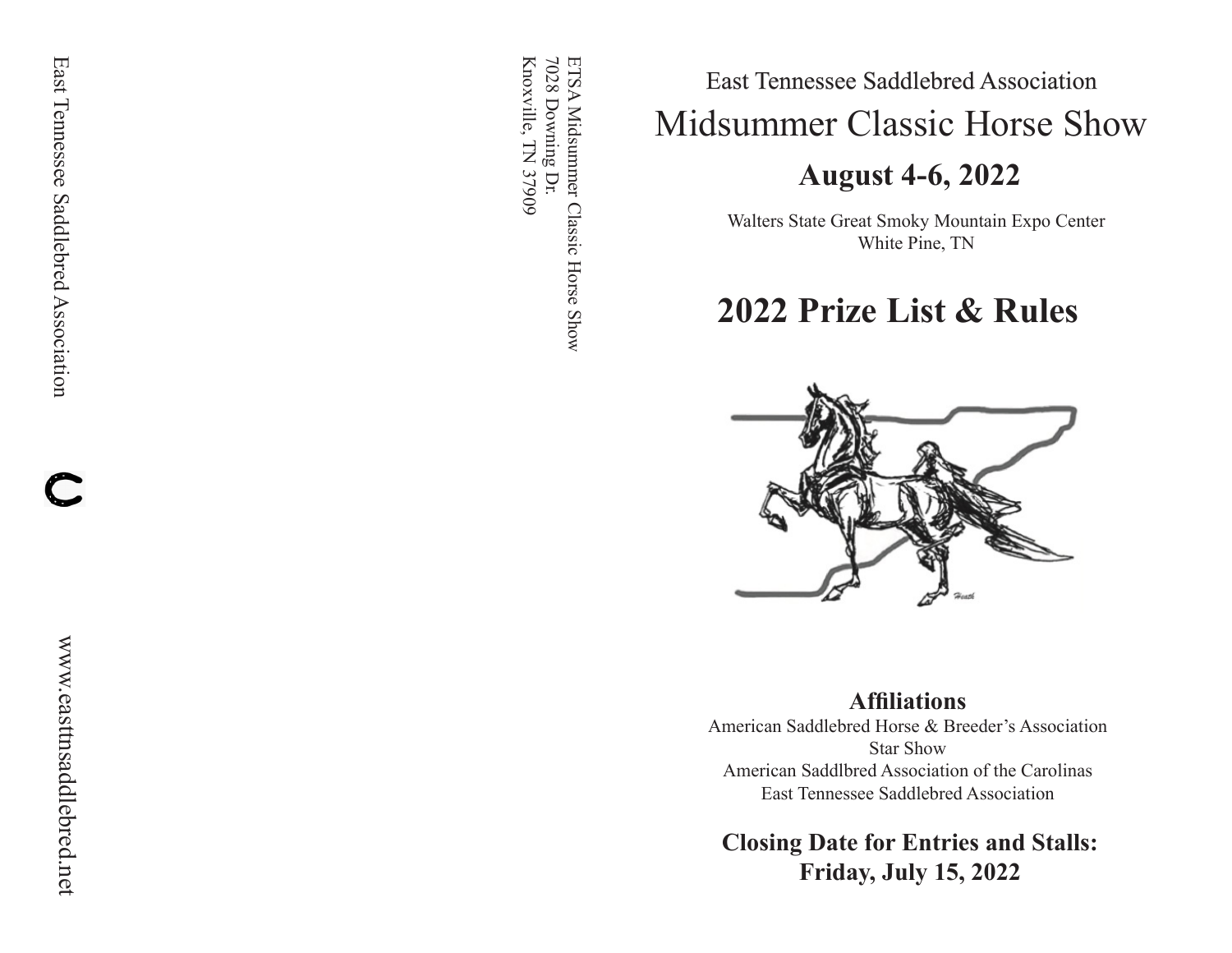# **Show Officials**

Judge: Martin Teater *Nicholasville, KY* Announcer & Music: Travis Olinger *Benton, TN* Farrier: Taulby Runyon *Cleveland, TN* Photographer: John Fann *Chesterfield, SC*

Videographer: Eventmix www.eventmixpromotions.com *Chesterfield, SC* Show Manager: Mack Hess (423) 667-0601 (call/text) *Harrison, TN*  Show Secretary: Kathy Carpenter (704) 308-0126 (call/text) kathyc3@earthlink.net *Cherryville, NC*

# **Entry Closing Date:** All entries and stall reservations close **Friday, July 15, 2022**

*The ETSA Midsummer Classic Horse Show Management cannot guarantee stalls after the closing date.*

# **Contact Information**

For information about the ETSA Midsummer Classic Horse Show, contact Mack Hess, Horse Show Manager, at (423) 667-0601 (call/text, contact Mack to order shavings during the show), or Kathy Carpenter, Horse Show Secretary, at (704) 308-0126 or kathyc3@earthlink.net.

# **Expo Center Directions**

The Walters State Great Smoky Mountain Expo Center is located just off of I-81 at exit 8. 1615 Pavilion Drive White Pine, TN 37890

# **Add a Class**

No classes will be added to the evening performances. Four add-a-class slots have been worked into the class schedule: 12A, 51A, 83B, and 83C (reserved for academy). These are available on a first come, first serve basis. Contact Kathy Carpenter for availability. *Fee for added classes prior to July 15: \$250 Fee for added classes after July 15: \$500*

# **Please Note: All accounts must be settled by 6:00 p.m. on Saturday, August 6.** . . . . . . .

## **Hay Delivery Available**

As a service to exhibitors, ETSA is working with Jones Hay Company of Thom Hill, TN, to provide hay delivery to the show grounds. Orders may be placed directly with Jones Hay Company by contacting owner David Jones or by ordering on the entry form. Jones Hay Company is a producer of certified high-quality horse hay. The charge is \$11 per bale. Please be sure to indicate your arrival date on the entry form. Contact Jones Hay Company: (423) 733-8200 (home) • (423) 754-3681 (cell) www.joneshaycompany.com

*The closing date for hay orders is Friday, July 22. No hay orders will be accepted after this date.*

# **Show Office Hours**

Wednesday: 8:00 a.m. – 6:00 p.m. Thursday: opens at 8:00 a.m. *The schedule for the remainder of the show will be posted on the office door.*

# **RV Information**

RV hookups are available on a first come, first serve basis. Spaces have electricity and water. Campers parked and connected to electricity will be charged \$40 per day/night. Checkout time for campers is 3 p.m. Any campers in spots after 3 p.m. will be charged for that day.

*Please check in at the horse show office to pick up a camper parking permit and register your RV space.*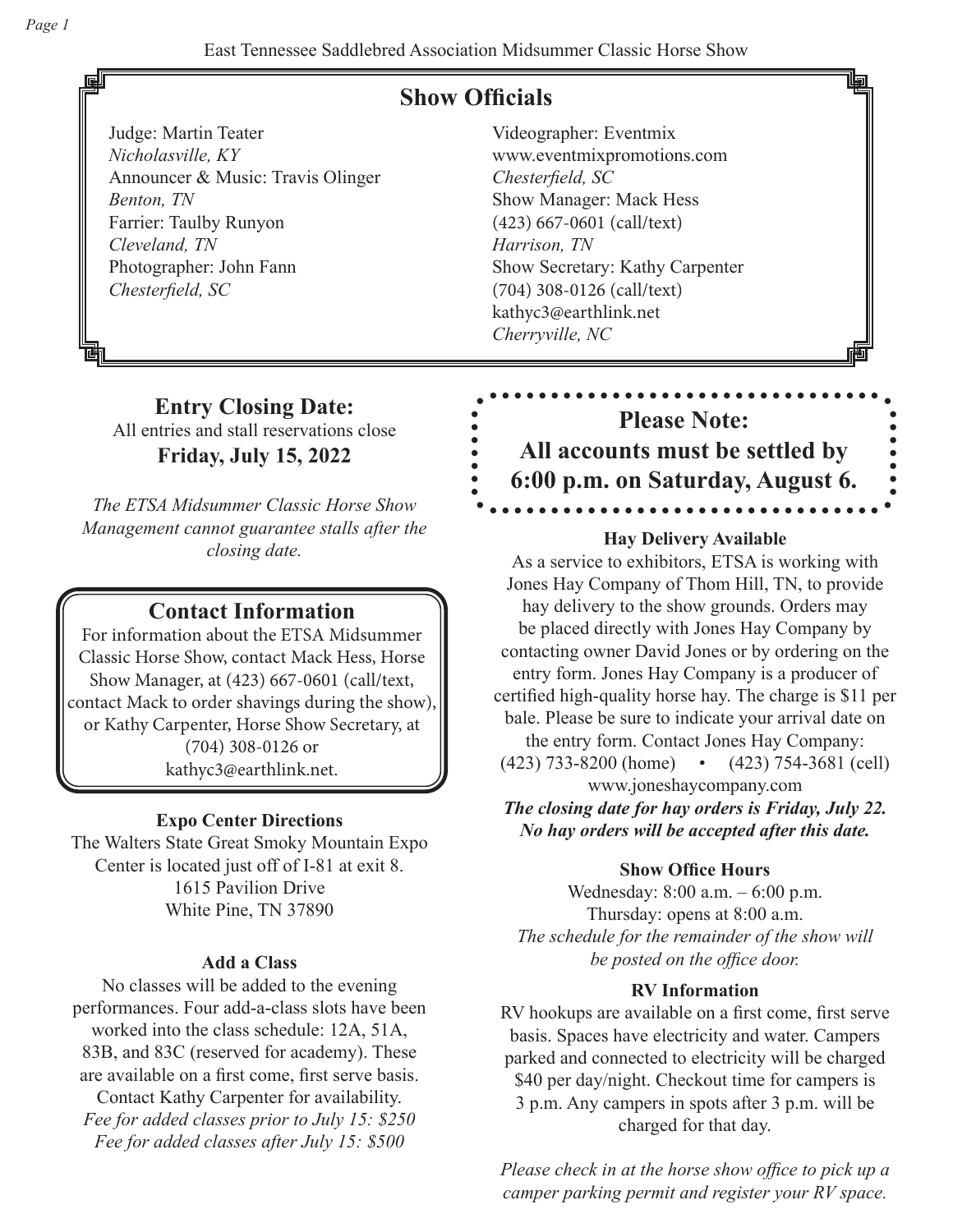# **Hotel Information**

Host Hotels: Best Western Plus Morristown Conference Center (423) 587-2400 Horse Show Rate: \$89.95 per night plus tax Includes complimentary breakfast 1.5 miles from the Expo Center

Hampton Inn (423) 839-1920 Horse Show Rate: \$129 per night plus tax if booked before July 26, 2022. Includes complimentary breakfast 1.5 miles from the Expo Center

*Mention the ETSA Midsummer Classic Horse Show when making reservations to get the horse show rate.*

### Other Hotels

| Super 8, (423) 318-8888             | 1.5 miles |
|-------------------------------------|-----------|
| Holiday Inn Express, (423) 307-1111 | 8 miles   |
| Days Inn, (423) 587-2200            | 8 miles   |
| Super 8, (423) 586-8880             | 8 miles   |
| Hampton Inn, (423) 587-0952         | 11 miles  |
| Comfort Suites, (423) 585-4000      | 11 miles  |
|                                     |           |



## **Official Videographer of the 2022 ETSA Midsummer Classic Horse Show**



Reserve classes online, by phone, or by email.

Contact John and Erin Fann (864) 723-0252 www.eventmixpromotions.com

# **Notice Regarding EPA Bedding Disposal Policy**

Due to regulations implemented by the Environmental Protection Agency (EPA), the Walters State Great Smoky Mountains Expo Center must dispose of all used bedding and manure at the Morristown/Hamblen County Landfill. The landfill charges per pound for all materials hauled to the landfill. **Therefore, bedding for the ETSA Midsummer Classic is limited to shavings only.** You may purchase shavings from the Expo Center or you may bring shavings on the grounds in your own vehicle. Due to the cost of disposal, all exhibitors who bring their own bedding will be assessed a \$15 disposal fee per stall by the Expo Center. Any exhibitors who use bedding other than shavings will be assessed a \$100 noncompliance fee plus the \$15 per stall disposal fee. An open check will be required from all exhibitors who bring their own bedding.



# **Ringside Tables**

Ringside tables are available. Tables are round with six chairs. Snacks, drinks, sandwiches, and sweets will be provided for morning and evening sessions. Prices are \$225 if ordered and paid for by July 15. Late orders will be \$275 and must be ordered and paid for by July 23.

No orders will be accepted after July 23.

**Convenient Restaurants and Grocery Stores**

### *White Pine, TN*

**Coming from Knoxville, turn right on Hwy 25E and drive approximately two (2) miles:** Pizza Plus • Sonic • Food City **At Exit 8, turn left on Hwy 25E:** Cracker Barrel • McDonald's • Subway Bojangles • Hardee's

### *Morristown, TN*

**Coming from Knoxville, turn left on Hwy 25E and drive approximately seven (7) miles:** *Exit 25E at Walmart (turn right)* Ruby Tuesday • Zaxby's • IHOP • Walmart Little Caesar's • Monster Craft Burgers *Exit 25E at Walmart (turn left)* Longhorn Steakhouse • Waffle House • McDonald's Long John Silver's • Olive Garden • Taco Bell Wendy's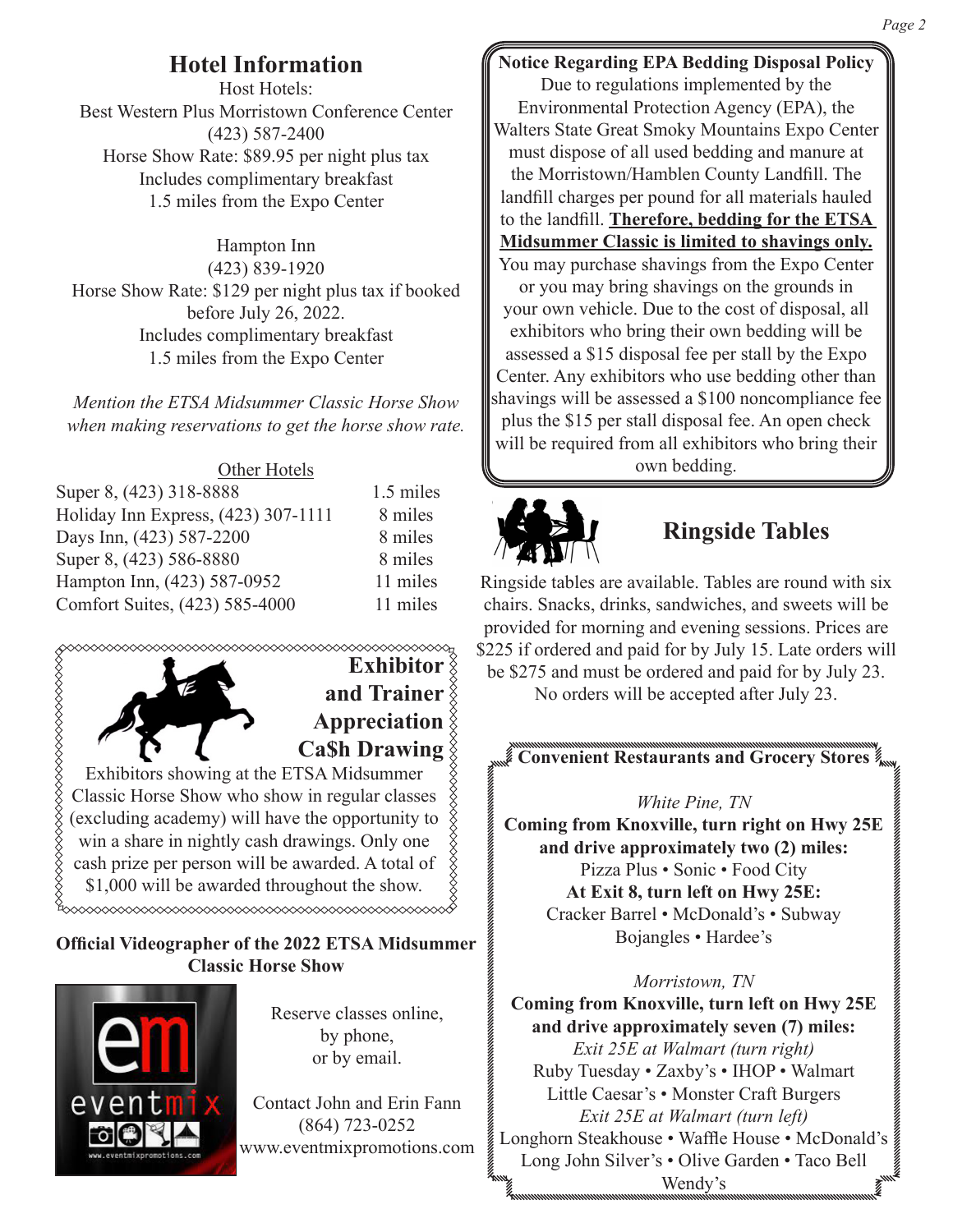*Page 3*

| <b>Premium Schedule</b>      |      |      |      |      |                                 |    |   |   |      |
|------------------------------|------|------|------|------|---------------------------------|----|---|---|------|
| Class                        | l st |      |      |      | 2nd 3rd 4th 5th 6th 7th 8th Fee |    |   |   |      |
| S200 Stakes                  | \$70 | \$55 | \$35 | \$25 | \$15                            | R  | R | R | \$40 |
| S200 Championships \$70 \$55 |      |      | \$35 | \$25 | \$15                            | R  | R | R | \$40 |
| Qualifying                   | R    | R    | R    | R    | R                               | R  | R | R | \$20 |
| Academy                      | R    | R    | R    | R    | R                               | R  | R | R | \$20 |
| Equitation                   | R    | R    | R    | R    | R                               | R. | R | R | \$20 |
| Add a Class                  | R    | R    | R    | R    | R                               | R  | R | R | \$20 |
| Lead Line                    |      |      |      |      | Blue Ribbons to All Entries     |    |   |   | \$5  |

### **Exhibitor's Party Friday Night**

There will be an exhibitor's party on the mezzanine following the Friday evening session. Entertainment will be provided by The Sullivan Band, whose lead singer is Matt Sullivan.



|    | <b>Local Feed Stores</b>      |                        |  |  |  |  |  |  |
|----|-------------------------------|------------------------|--|--|--|--|--|--|
| £. | Morristown Milling Company    | Hamblen Farmer's Co-op |  |  |  |  |  |  |
|    | 1000 Valley Home Rd.          | 4048 E. Morris Blvd.   |  |  |  |  |  |  |
| ℩  | Morristown, TN 37813          | Morristown, TN 37813   |  |  |  |  |  |  |
|    | $(423) 586 - 5362$            | $(423) 586 - 9141$     |  |  |  |  |  |  |
| €  |                               |                        |  |  |  |  |  |  |
| ℩  | <b>Tractor Supply Company</b> | Rural King             |  |  |  |  |  |  |
|    | 3480 W. Andrew Johnson Hwy    | 305 W. Economy Rd.     |  |  |  |  |  |  |
|    | Morristown, TN 37814          | Morristown, TN 37814   |  |  |  |  |  |  |
|    | $(423) 581 - 6000$            | $(423) 587 - 6491$     |  |  |  |  |  |  |
|    |                               |                        |  |  |  |  |  |  |

### **Vendor Information**

Vendor spaces are available at the ETSA Midsummer Classic Horse Show for \$45 for a 7' x 10' space. Contact Kathy Carpenter to reserve spaces.

**Show Horse Tack will have a tack trailer at the ETSA Midsummer Classic Horse Show. They can be reached at (317) 296-3897.**

**Due to ASHBA requirements for reporting show results, all exhibitor and horse owners are required to submit copies of their ASHBA Membership cards and copies of horses' registration papers with entries.**

### **ETSA Midsummer Classic Horse Show Rules**

*The ETSA Midsummer Classic Horse Show is operated in the spirit of the U.S. Equestrian Federation (USEF) rules. The use of chains on the show grounds is prohibited.*

**Entries:** Entries close Friday, July 15, 2022, and must be postmarked by that date. Any entries received after this date will be considered post entries and must pay a \$10 per horse post-entry fee. The entry office will close one (1) hour before each session. Anyone making an entry after the office has closed will be assessed a \$25 emergency fee plus normal fees and post-entry fees, if applicable. Post fees will not be applied to academy entries.

**Open Checks:** The horse show requires that a signed open check be left with the entry office for all tab accounts. No back numbers will be issued without an open check. All accounts must be settled by 6:00 p.m. on Saturday, August 6. The office will also open for one hour following the Saturday evening performance. Upon failure to settle accounts, the horse show secretary will fill in the correct amount on the open check and the exhibitor or agent relinquishes the right of adjustment after leaving the show.

**Returned Checks:** All returned checks will be charged a \$50 return check fee.

**Classes:** Classes will show as listed in the schedule. No classes will be moved.

**Stalls and Stall Reservations:** Stalls and tack stalls are \$90 each. No stalls will be assigned until the stall payment is received. No open checks or phone calls will be accepted for stall reservations. Stalls will be available on Wednesday, August 3. Early arrivals on Tuesday, August 2, or before will be charged \$10 per stall per day. *After the closing date, stall refunds will be given only if the stalls are re-rented.* **Refunding of Fees:** A full refund will be given to anyone who cancels their entries before the closing date, July 15, 2022. Entry fees will be refunded to anyone who cancels up to one (1) hour prior to the start of the session in which they are showing. Once the office has closed for the session, no fees will be refunded. Fees will not be

refunded when an entry misses their class.

**Prize Money:** Premiums will be mailed within 30 days of the close of the show. Prize money will be mailed to the individual indicated on the entry blank.

**Bedding:** Bedding will be available for purchase for \$8 per bag between the hours of 8:00 a.m. and

5:00 p.m., Wednesday through Saturday. An open check or payment will be required for orders placed during the show. Bedding may also be ordered for pre-arrival delivery on the enclosed entry form. Payment or an open check must accompany pre-arrival orders. No outside bedding deliveries allowed. **Note:** Due to regulations implemented by the Environmental Protection Agency (EPA), the Walters State Great Smoky Mountains Expo Center must dispose of all used bedding and manure at the Morristown/Hamblen County Landfill. The landfill charges per pound for all materials hauled to the landfill. *Therefore, bedding for the ETSA Midsummer Classic is limited to shavings only.* You may purchase shavings from the Expo Center or you may bring shavings on the grounds in your own vehicle. Due to the cost of disposal, all exhibitors who bring their own bedding will be assessed a \$15 disposal fee per stall by the Expo Center. Any exhibitors who use bedding other than shavings will be assessed a \$100 noncompliance fee plus the \$15 per stall disposal fee. An open check will be required from all exhibitors who bring their own bedding.

**Coggins:** A negative coggins test current within one (1) year of the show must accompany each horse. Proof will be required when picking up back numbers. If possible, please send a copy with your entries to expedite office time.

**Qualification for Championship Classes:** Qualification for championship classes requires entries to show and be judged in one of the listed qualifying classes. Stake classes do not qualify entries for any championship class.

**Walk and Trot Classes:** Riders showing in a walk and trot class cannot cross enter in a canter class. The horse may enter a canter class with a different rider. Exceptions: English Pleasure Open W/T and English Pleasure Open W/T Championship.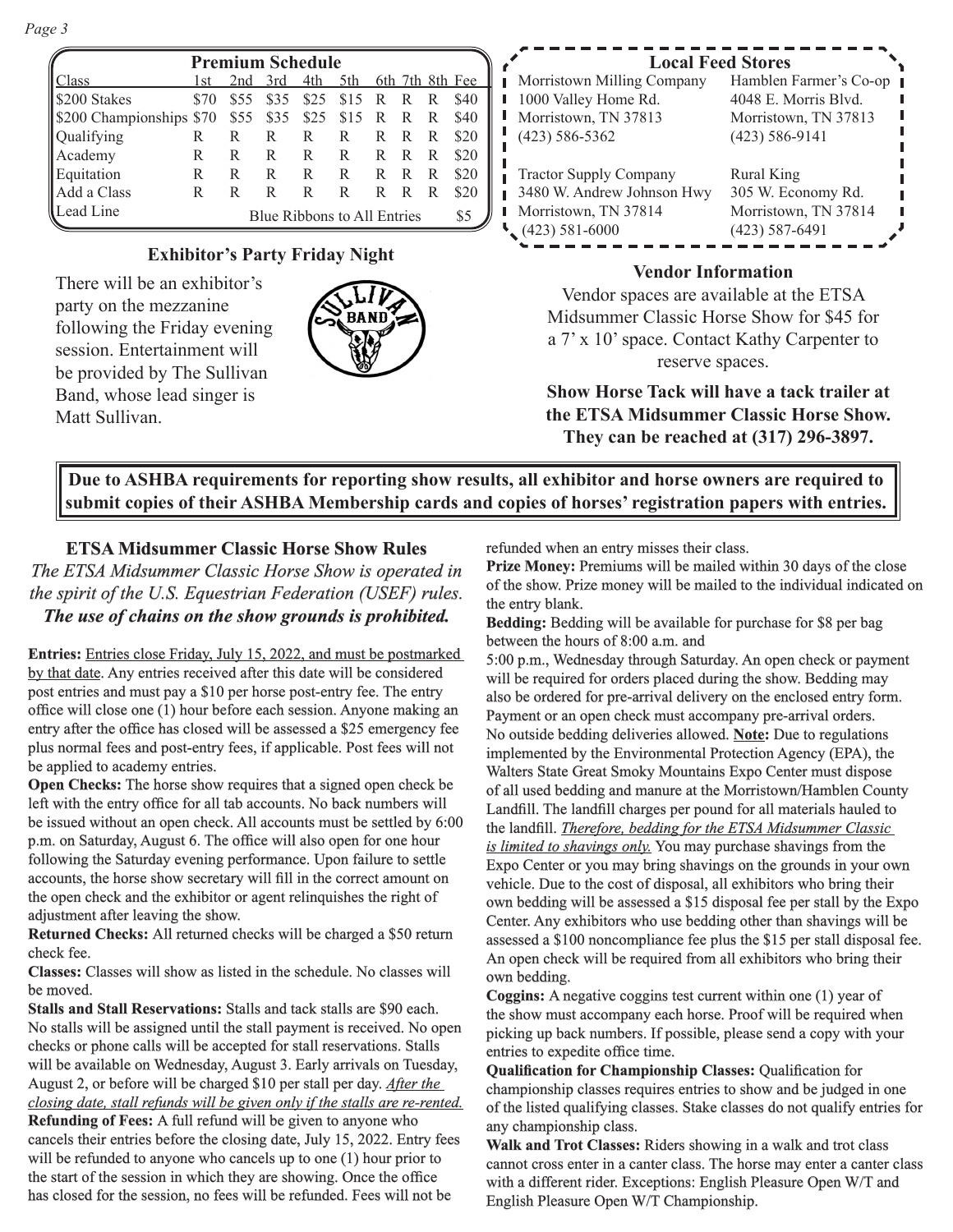**Amateur Owned and Trained Classes:** Exhibitors, attendants, and headers must meet the USEF specifications for amateur status. Horses may not have been professionally trained during the 60 days prior to the show (riding and driving instruction included). In addition, horses are not to be presented, prepared, groomed, or schooled with the aid of a professional during the show. Horses may be stabled and hauled with a professional during the competition. Professional help for situations related to safety is permitted.

**ETSA Member Classes:** ETSA member classes are limited to current ETSA members. *Both the horse's recorded owner and the exhibitor must be current ETSA members.* Exhibitors paying membership fees prior to the classes will be eligible to compete. A membership form is enclosed and forms are available in the horse show office.

**Junior Exhibitor Classes:** Junior exhibitor classes are limited to exhibitors 17 years of age and under.

**Junior Horse Classes:** Junior horse classes are limited to horses four (4) years of age and under.

**Limit Horse and/or Rider:** A limit horse may not have won more than six (6) blue ribbons total, regardless of show rating. A limit rider may not have won more than six (6) blue ribbons total, regardless of show rating.

**Warm-Up Ring Procedure:** The next class on the schedule has priority for use of the warm-up ring.

**Ring Procedure:** The gate to the show ring will be closed two (2) minutes after the first horse enters the ring. Any exhibitor not in the ring by that time will not be admitted. Due to unforeseen problems with mechanical devices, the PA system and paddock calls must be considered a courtesy. Therefore, no protest will be upheld nor will any section be changed on the basis of a PA malfunction.

**Ring Hours:** The show ring will be open Wednesday from 8:00 a.m. to 8:00 p.m., Thursday and Friday from 7:00 a.m. until 12:00 midnight, and Saturday beginning at 7:00 a.m. and between sessions. The show ring will close one hour prior to each show session. the covered warm-up ring and outdoor ring will be available 24 hours a day.

**Proper Attire:** All riders, drivers, and attendants must be neatly and appropriately dressed when entering the ring.

**Stable Area:** Gas, electric, or propane heaters; propane tanks; hot plates; and air conditioners are prohibited in the stable area. All electrical extension cords must be 12-gauge, three-prong, and prong negative type.

**Attention-Getting Devices:** Items such as tape measures, blow horns, split bamboo poles, whistles, or whips longer than six (6) feet that would alter the performance of a horse or disturb another horse will not be allowed at the entrance of the show ring, ring-side, or in the warm-up rings. Explosives, fire extinguishers, and laser light beams are prohibited on the show grounds before, during, and after the show. ETSA stewards who have the authority to confiscate items will be observing; anyone in violation of this rule will have such items confiscated. Items will be left with the show secretary and can be picked up at the conclusion of the horse show. This policy will be strictly enforced.

**Campers:** Hookups are available on a first come, first serve basis. You must check in with the horse show office to register your camper space. Spaces are \$40/day.

**Trailer and Vehicle Parking:** All trailers and vehicles must be parked in designated areas only. *Absolutely no trailer or vehicle parking in the barn or warm-up ring areas. No trailer parking between barns.* The fire code dictates that fire lanes must be left open on all sides of the barns in case of emergency.

**Vandalism:** Vandalism of the stalls, facilities, or grounds owned by the Walters State Great Smoky Mountains Expo Center will result in the assessment of a \$500 fee for each incident of vandalism and any additional cost.

**Dogs on Show Grounds:** Dogs must be on a leash at all times and are the owner's responsibility. If a dog is found loose and roaming the grounds, there will be a \$25 fine.

**Golf Cart Use:** Operators of motorized vehicles must possess a valid driver's license from the state in which they reside. Violations of this rule will result in the confiscation of the vehicle and a fine of \$50. Exception: wheelchairs and other mobility assistance devices. Remember, horses have the right of way!

**Exhibitors:** Please assist in maintaining clean facilities and grounds by placing litter in trash receptacles. Please place manure and used shavings from the stalls and trailers in designated areas. Do not turn horses loose in any ring on the show grounds.

**Alcoholic Beverages Prohibited:** The possession or consumption of alcoholic beverages on the Walters State Great Smoky Mountains Expo Center grounds is prohibited.

**Discipline:** Exhibitors are notified that any act of discourtesy or disobedience to the judge or officials on the part of the owner, manager, rider, driver, or groom shall be grounds to disqualify the horse and the owner shall forfeit all fees. In the case of any horse being disqualified, the winner of the next succeeding prize in that class shall take the prize that had been awarded to the disqualified horse.

**Protest:** If you wish to file a protest, please see horse show management. There will be a charge of \$100 until the protest is resolved. If the protest is in your favor, you will be refunded the \$100. If the protest is not in your favor, you will forfeit the \$100. The owner of the horse that is being protested may be asked for registration papers. **Show Committee:** The show committee reserves the right to decline to receive any entry and return any fee and/or stable fee before or during the show without being liable for compensation. Should any questions arise that are not provided for in the foregoing rules, the individual shall be referred to the show committee, whose decision shall be final. **Liability:** The show committee of the East Tennessee Saddlebred Association Midsummer Classic Horse Show, the Walters State Great Smoky Mountains Expo Center, show officials, or any sponsor will not be responsible for any accident which may occur to any owner, vendor, spectator, driver, rider, groom, attending animal, or equipment at the show.

### **Warning:**

**Under Tennessee law, an equine activity sponsor or equine professional is not liable for an injury to or death of a participant in equine activites pursuant to Tennessee Code Annotated Title 44, Ch. 20, Part 1.**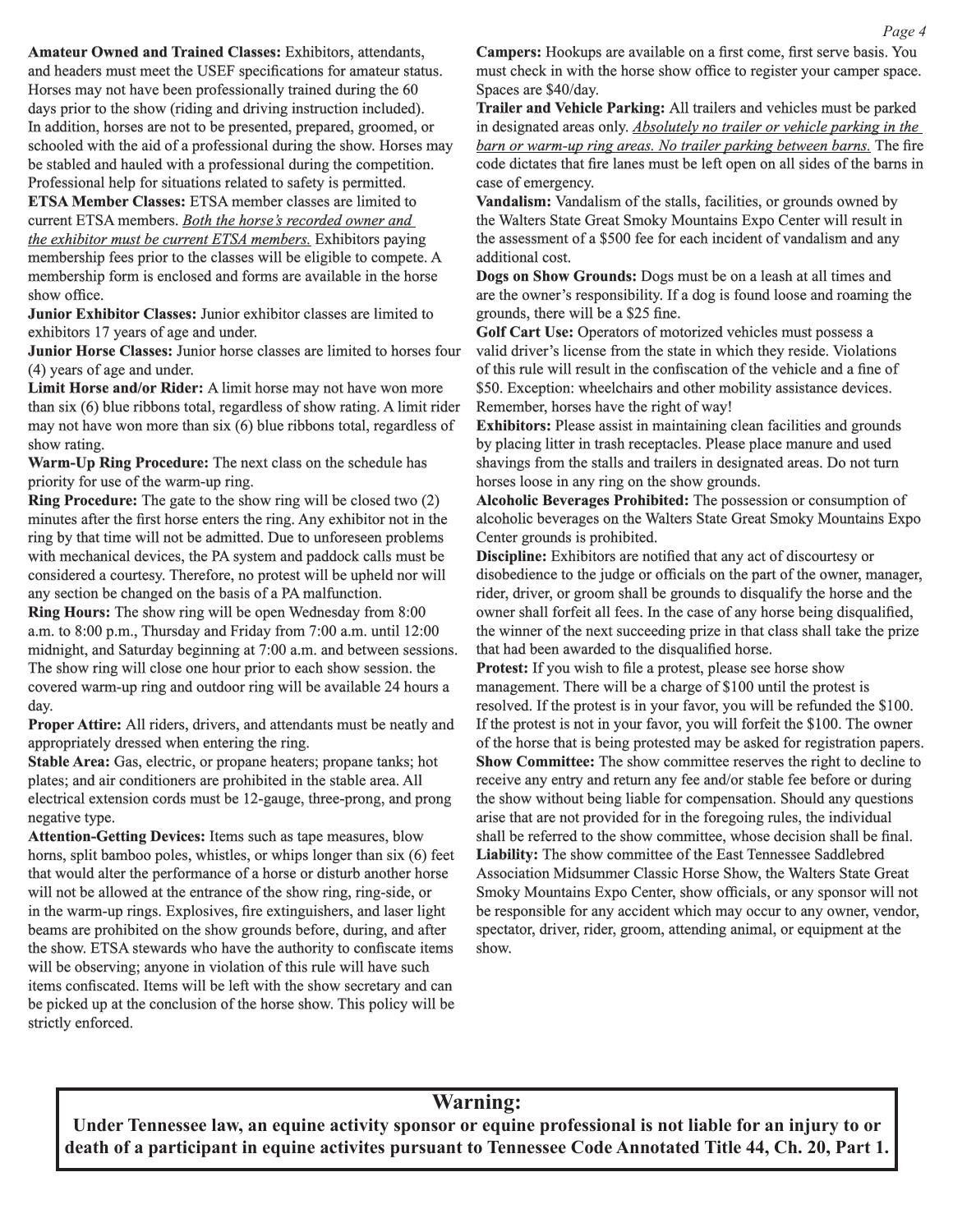# **Class Schedule**

# **Thursday, August 4, 10:00 a.m.**

- 1. Miniature Horse Pleasure Driving, Adult Am./Jr. Exh.
- 2. Roadster Horse Under Saddle, Open
- 3. ASB Country Pleasure Driving, Adult Am./Jr. Exh.
- 4. ASB Hunter Country Pleasure, Adult Am./Jr. Exh.
- 5. Pleasure Driving, Open (Any Breed)
- 6. ASB Three-Gaited Park, Junior Horse
- 7. Single Roadster Pony to Bike, Junior/Limit Pony
- 8. Hunter Under Saddle, Open (Any Breed)
- 9. ASB Three-Gaited Park Pleasure, Junior Horse
- 10. ASB Show Pleasure Driving, Adult Am./Jr. Exh.
- 11. Western Pleasure, Open (Any Breed)
- 12. ASB Natural English Country Pleasure, Adult Am./Jr. Exh.
- **12A. Add a Class**

# **Thursday, August 4, 7:00 p.m.**

- 13. ASB Fine Harness, Open
- 14. Single Hackney or Harness Pony Show Pleasure Driving, Adult Am.
- 15. ASB Three-Gaited, Ladies
- 
- 16. In Hand, Open (Any Breed)
- 17. ASB Three-Gaited English Show Pleasure, Adult Am.
- 18. ASB Three-Gaited Park, Open
- 19. ASB Five-Gaited, Adult Am.
- 20. ASB Three-Gaited, Open
- 21. ASB Five-Gaited English Show Pleasure, Adult Am.
- 22. Single Roadster Pony to Bike, Open
- 23. ASB Three-Gaited, Junior/Limit Horse
- 24. English Pleasure W/T, Open (Any Breed, Saddle Seat or Hunt Seat)
- 25. ASB Three-Gaited Park Pleasure, Open
- 26. ASB Three-Gaited English Country Pleasure, Adult Am.
- 27. ASB Five-Gaited, Junior/Limit Horse
- 28. ASB Three-Gaited, Adult Am.
- 29. Roadster Horse to Bike, Open
- 30. ASB Western Country Pleasure, Adult Am./Jr. Exh.
- 31. Single Roadster Pony to Bike, Adult Am.
- 32. ASB Five-Gaited, Open

# **Friday, August 5, 10:00 a.m.**

- 33. Hackney Pleasure Pony Under Saddle, Jr. Exh.
- 34. ASB Three-Gaited Park, Limit Horse
- 35. ASB Three-Gaited English Show Pleasure, Jr. Exh.
- 36. ASB Three-Gaited English Country Pleasure, AOT
- 37. Saddle Seat Pleasure Equitation, 17 & Under
- 38. Saddle & Bridle's ASB Shatner Western Pleasure
- 39. ASB Three-Gaited Park Pleasure, Limit Horse
- 40. Roadster Pony Under Saddle, Jr. Exh.
- 41. ASB Three-Gaited English Show Pleasure, Limit Rider
- 42. English Pleasure W/T, Jr. Exh. (Any Breed, Saddle Seat or Hunt Seat)
- 43. Saddle Seat Equitation, Open (17 & Under)
- 44. ASB Three-Gaited English Country Pleasure, Jr. Exh.
- 45. ASB Three-Gaited English Show Pleasure, AOT
- 46. English Pleasure Pony, Jr. Exh. (Any Breed)
- 47. English Pleasure W/T, Open Champ. (Any Breed, Saddle Seat or Hunt Seat)
- 48. ASB Three-Gaited English Country Pleasure, Limit Rider
- 49. ASB Five-Gaited Show Pleasure, Jr. Exh.
- 50. Roadster Horse Under Saddle, Open Champ.
- 51. ASB Five-Gaited English Country Pleasure, Adult Am./Jr. Exh.
- 51A. Open Pleasure Under Saddle W/T/C, (Any Breed, Any Tack)
- **51B. Add a Class**

# **Friday, August 5, 7:00 p.m.**

52. Single Hackney or Harness Pony Show Pleasure Driving, Junior Pony

- 53. Saddle Seat Equitation W/T, 10 & Under
- 54. ASB Fine Harness, Junior/Limit Horse
- 55. ASB Three-Gaited Park, Adult Am.
- 56. ASB Country Pleasure Driving, Adult Am./Jr. Exh. Champ.
- 57. ASB Three-Gaited, Jr. Exh.
- 58. ASB Five-Gaited, Ladies Open
- 59. Single Roadster Pony to Bike, Jr. Exh.
- 60. ASB Five-Gaited English Show Pleasure, ETSA Members
- 61. Pleasure Driving, Open Champ. (Any Breed)
- 62. Single Roadster Pony to Bike, Adult Am. Champ.
- 63. ASB Three-Gaited English Country Pleasure, ETSA Members
- 64. ASB Three-Gaited Park, Jr. Exh.
- 65. Roadster Horse to Bike, Am.
- 66. Saddle & Bridle's ASB Hunter Seat Classic
- 67. Single Hackney or Harness Pony Show Pleasure Driving, Jr. Exh.
- 68. ASB Five-Gaited, Jr. Exh.
- 69. ASB Show Pleasure Driving, Adult Am./Jr. Exh. Champ.
- 70. ASB Three-Gaited English Show Pleasure, ETSA Members

# **Saturday, August 6, 10:00 a.m.**

71. ASHBA ASB Showmanship at Halter, Jr. Exh. (Includes Pattern)

72. Roadster Pony Under Saddle, Jr. Exh. Champ.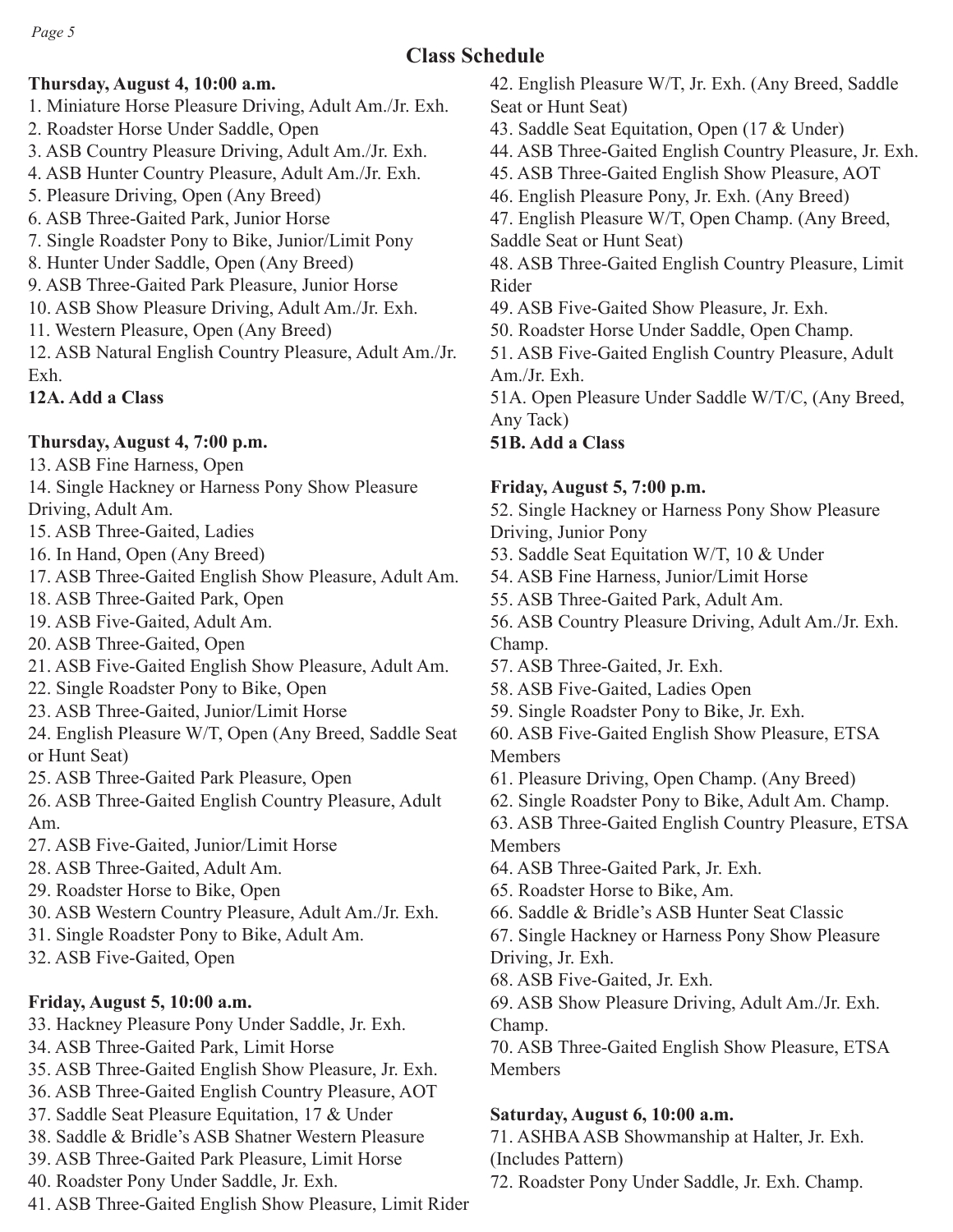73. ASB Hunter Country Pleasure, Adult Am./Jr. Exh. Champ.

74. Single Hackney or Harness Pony Show Pleasure Driving, Jr. Exh. Champ.

75. Hunter Under Saddle, Open Champ. (Any Breed)

76. Saddle Seat Equitation, Adult

77. English Pleasure Pony, Jr. Exh. Champ. (Any Breed)

78. ASB Natural English Country Pleasure, Adult Am./Jr. Exh. Champ.

79. English Pleasure W/T, Jr. Exh. Champ. (Any Breed, Saddle Seat or Hunt Seat)

80. Western Pleasure, Open Champ. (Any Breed)

81. ASB Three-Gaited Park Pleasure, Open Champ.

82. Saddle Seat Equitation W/T, 10 & Under Champ.

83. Hackney Pleasure Pony Under Saddle, Jr. Exh. Champ.

83A. Open Pleasure Under Saddle W/T/C, (Any Breed, Any Tack) Champ.

**83B. Add a Class**

## **30 Minute Break (will not begin before 12:00 noon) 83C. Add a Class**

84. Academy Driving, Any Age

85. Academy Equitation W/T/C, Adult

86. Academy Showmanship W/T/C, Adult

87. Academy Equitation W/T/C, 15–17

88. Academy Showmanship W/T/C, 15–17

89. Academy Equitation W/T/C, 14 & Under

90. Academy Showmanship WTC, 14 & Under

91. ETSA Member Academy Scholarship Class W/T/C, All Ages

92. Academy Equitation W/T, Adult

93. Academy Showmanship W/T, Adult

94. Academy Equitation W/T, 14–17

95. Academy Showmanship W/T, 14–17

96. Academy Equitation W/T, 11–13

97. Academy Showmanship W/T, 11–13

98. Academy Equitation W/T, 10 & Under

99. Academy Showmanship W/T, 10 & Under

Ages

101. Academy Pleasure Pony W/T, Junior Exhibitor

102. Academy Lead Line Equitation W/T, 8 & Under

103. Academy Lead Line Showmanship W/T, 8 & Under

### **Five-Gaited Division**

To be shown with full mane and tail at an animated walk, trot, slow gait, rack, and canter. Quarter boots and bell boots are permitted. All championships require qualification.

19. ASB Five-Gaited, Adult Am.: Thur. PM, \$20

27. ASB Five-Gaited, Junior/Limit Horse: Thur. PM, \$20

32. ASB Five-Gaited, Open: Thur. PM, \$20

# **Saturday, August 6, 7:00 p.m.**

104. Beginner Walk Only, May Be Led (Any Breed, Any Tack) 105. Miniature Horse Pleasure Driving, Adult Am./Jr. Exh.

Champ.

106. Academy Equitation W/T/C Champ., All Ages

107. Saddle Seat Equitation, Open Champ. (17 & Under)

108. ASB Five-Gaited English Country Pleasure, Adult Am./Jr. Exh. Champ.

109. Helen Catron Single Hackney or Harness Pony Show Pleasure Driving, Adult Am. Champ.

110. ASB Three-Gaited Park, Adult Am. Champ.

111. Academy Equitation W/T Champ., All Ages

112. ASB Five-Gaited English Show Pleasure, Jr. Exh. Champ.

113. ASB Three-Gaited Park, Open Stake

114. Single Roadster Pony to Bike, Jr. Exh. Champ.

115. ASB Western Country Pleasure, Adult Am./Jr. Exh. Champ.

116. ASB Five-Gaited, Jr. Exh. Champ.

117. ASB Three-Gaited, Adult Am. Champ.

118. ASB Fine Harness, Open Stake

119. Single Roadster Pony to Bike, Open Stake

120. ASB Three-Gaited Park, Jr. Exh. Champ.

121. ASB Three-Gaited English Country Pleasure, Adult Am. Champ.

122. ASB Three-Gaited, Open Stake

123. ASB Three-Gaited English Show Pleasure, Jr. Exh. Champ.

124. ASB Five-Gaited English Show Pleasure, Adult Am. Champ.

125. ASB Three-Gaited English Country Pleasure, Jr. Exh. Champ.

126. Leon Richardson Memorial ASB Five-Gaited, Adult Am. Champ.

127. ASB Three-Gaited, Jr. Exh. Champ.

128. David Cunningham Memorial Roadster Horse to Bike, Open Stake

100. ETSA Member Academy Scholarship Class W/T, All 129. ASB Three-Gaited English Show Pleasure, Adult Am. Champ.

130. Roger Meade Memorial ASB Five-Gaited, Open Stake

58. ASB Five-Gaited, Ladies Open: Fri. PM, \$20

68. ASB Five-Gaited, Jr. Exh.: Fri. PM, \$20

116. ASB Five-Gaited, Jr. Exh. Champ.: Sat. PM, \$20. Q: Class 68.

126. Leon Richardson Memorial ASB Five-Gaited, Adult Am. Champ.: Sat. PM, \$30. Q: 19, 27, & 58 (an amateur must show and qualify in  $27 \& 58$ ).

130. Roger Meade Memorial ASB Five-Gaited, Open Stake: Sat. PM, \$40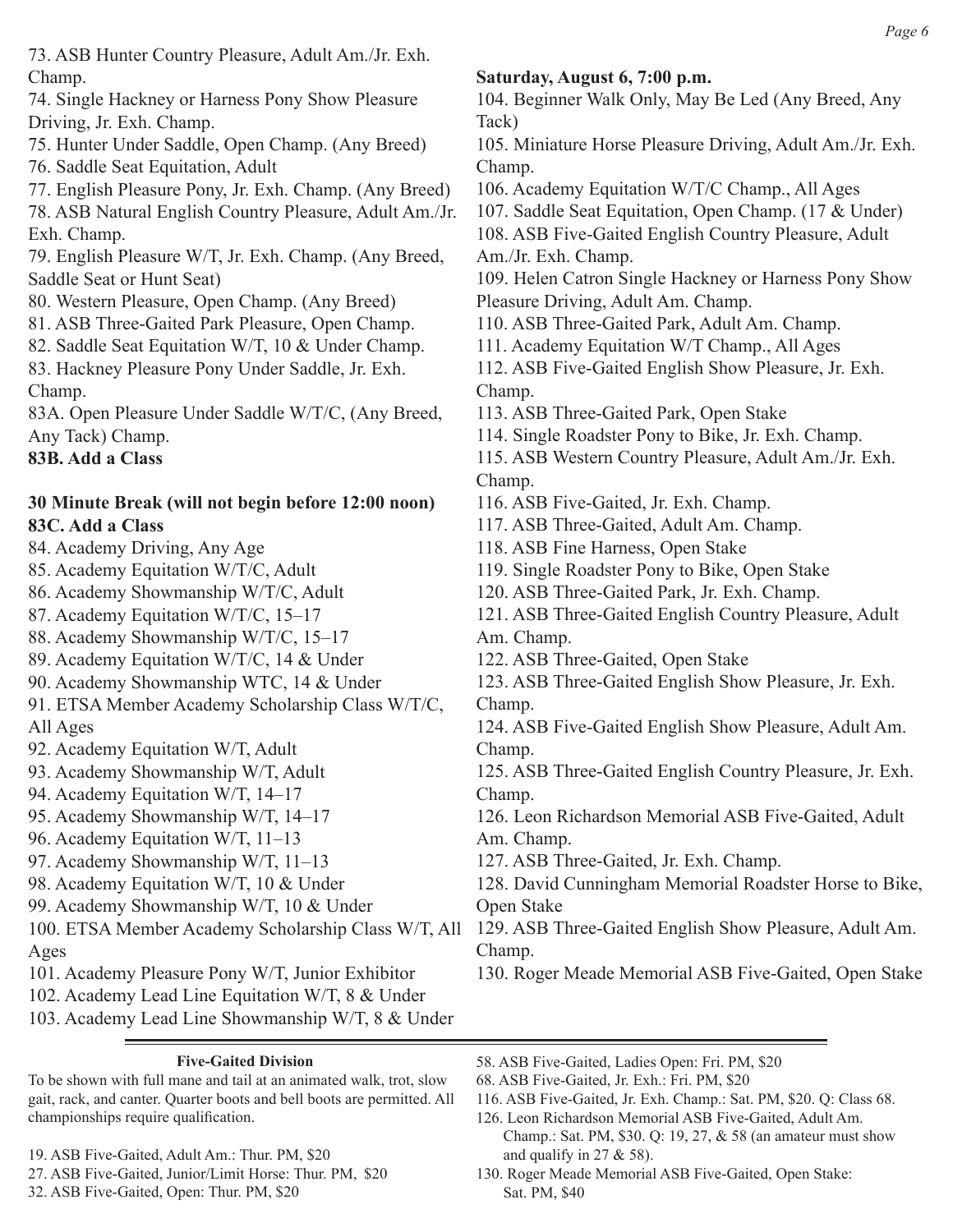### **Three-Gaited Division**

To be shown with roached mane at an animated walk, park trot, and canter. All championships require qualification.

- 15. ASB Three-Gaited, Ladies: Thur. PM, \$20
- 20. ASB Three-Gaited, Open: Thur. PM, \$20
- 23. ASB Three-Gaited, Junior/Limit Horse, Thur. PM, \$20
- 28. ASB Three-Gaited, Adult Am.: Thur. PM, \$20
- 57. ASB Three-Gaited, Jr. Exh.: Fri. PM, \$20
- 117. ASB Three-Gaited, Adult Am. Champ.: Sat. PM, \$30.
- Q: 15, 23, & 28 (an amateur must show and qualify in 15 & 23).
- 122: ASB Three-Gaited, Open Stake: Sat. PM, \$40.
- 127. ASB Three-Gaited, Jr. Exh. Champ.: Sat. PM, \$30. Q: 57.

#### **Fine Harness Division**

To be shown with a full mane and tail to an appropriate four-wheeled vehicle at an animated walk, park trot, and "show your horse." To stand quietly. Quarter boots and bell boots are permitted. Extreme speed will be penalized.

13. ASB Fine Harness, Open: Thur. PM, \$20 54. ASB Fine Harness, Junior/Limit Horse: Fri. PM, \$20 118. ASB Fine Harness, Open Stake: Sat. PM, \$40

#### **Three-Gaited Park Full Mane and Tail Division**

Horses shown in this division are ineligible to show in the Saddlebred pleasure division at the same show. To be shown with a full mane and tail and may have set or natural tails. To be shown at an animated walk, park trot, and canter. All championships require qualification.

- 6. ASB Three-Gaited Park, Junior Horse: Thur. AM, \$20
- 18. ASB Three-Gaited Park, Open: Thur. PM, \$20
- 34. ASB Three-Gaited Park, Limit Horse: Fri. AM, \$20
- 55. ASB Three-Gaited Park, Adult Am.: Fri. PM, \$20
- 64. ASB Three-Gaited Park, Jr. Exh.: Fri. PM, \$20
- 110. ASB Three-Gaited Park, Adult Am. Champ.: Sat. PM, \$30.
- Q:  $6$ ,  $34$ ,  $\&$   $55$  (an amateur must show and qualify in 6 and  $34$ ).
- 113. ASB Three-Gaited Park, Open Stake: Sat. PM, \$40.
- 127. ASB Three-Gaited, Jr. Exh. Champ.: Sat. PM, \$30. Q: 64.

#### **Park Pleasure Division**

Horses shown in this division are ineligible to show in the Saddlebred performance division or the Saddlebred pleasure division at the same show. To be shown with a full mane and tail at a walk, trot, and canter. Horses will be asked to back and may be shown by a professional or an amateur. Horses may wear tailsets or bustles, but may not show with the tail gingered, tied, or braced. Unset tails will not be penalized. Braids and inconspicuously applied hair in the mane and tail are permitted. Shoe bands and pads are permitted. All championships require qualification.

- 9. ASB Three-Gaited Park Pleasure, Junior Horse: Thur. AM, \$20
- 25. ASB Three-Gaited Park Pleasure, Open: Thur. PM, \$20
- 39. ASB Three-Gaited Park Pleasure, Limit Horse: Fri. AM, \$20
- 81. ASB Three-Gaited Park Pleasure, Open Champ.: Sat. AM, \$30. Q: 9, 25, & 39.

### **Show Pleasure Division**

Open to ASB mares and geldings of any age to be ridden or driven by an amateur. Horses shown in this division are ineligible to compete in any other division at the same show. Horses may wear tailsets or bustles but may not show with the tail gingered, tied, or braced. Unset tails will not be penalized. Braids and inconspicuously applied hair in the mane and tail are permitted. Shoe bands and pads are permitted. Quarter boots are permitted only in the five-gaited classes. To be shown with a full mane and tail and to stand quietly and back readily. All championships require qualification.

- 10. ASB Show Pleasure Driving, Adult Am./Jr. Exh.: Thur. AM, \$20
- 17. ASB Three-Gaited English Show Pleasure, Adult Am.: Thur. PM, \$20
- 21. ASB Five-Gaited English Show Pleasure, Adult Am.: Thur. PM, \$20
- 35. ASB Three-Gaited English Show Pleasure, Jr. Exh.: Fri. AM, \$20
- 41. ASB Three-Gaited English Show Pleasure, Limit Rider: Fri. AM, \$20
- 45. ASB Three-Gaited English Show Pleasure, AOT: Fri. AM, \$20
- 49. ASB Five-Gaited English Show Pleasure, Jr. Exh.:Fri. AM, \$20
- 60. ASB Five-Gaited English Show Pleasure, ETSA Members: Fri.
- PM, \$20
- 69. ASB Show Pleasure Driving, Adult Am./Jr. Exh. Champ.: Fri. PM,
	- \$30. Q: 10.
- 70. ASB Three-Gaited English Show Pleasure, ETSA Members: Fri. PM, \$20
- 112. ASB Five-Gaited English Show Pleasure, Jr. Exh. Champ.: Sat. PM, \$30. Q: 21 & 49 (a junior exhibitor must show and qualify
- in
	- 49).
- 123. ASB Three-Gaited English Show Pleasure, Jr. Exh. Champ.: Sat. PM, \$30. Q: 35, 41, 45, & 70 (a junior exhibitor must show and qualify in 41, 45, and 70).
- 124. ASB Five-Gaited English Show Pleasure, Adult Am. Champ.: Sat.
- PM, \$30. Q: 21 & 60 (an amateur must show and qualify in 60).
- 129. ASB Three-Gaited English Show Pleasure, Adult Am. Champ.: Sat. PM, \$30. Q: 17, 41, 45, & 70 (an amateur must show and qualify in 41, 45, and 70).

#### **Country Pleasure Division**

Open to ASB mares and geldings to be ridden or driven by an amateur. Horses must be plain shod without pads, bands, bars, or attachments. All entries must be shown with a full mane and tail. Tails must not be gingered or put in any device such as a tailset, bustle, or brace which may alter their carriage while on the show grounds. Quarter boots are permitted only in the five-gaited classes. Natural Country Pleasure horses shall be keg-shod and carry a shorter, natural-length foot (no handmade or weighted shoes). Extreme motion will be penalized. Horses' tails are to be unset. Horses who appear to have worn tailsets in preparation for the show will be penalized. All championships require qualification.

3. ASB Country Pleasure Driving, Adult Am./Jr. Exh.: Thur. AM, \$20

- 4. ASB Hunter Country Pleasure, Adult Am./Jr. Exh.:Thur. AM, \$20
- 12. ASB Natural English Country Pleasure, Adult Am./Jr. Exh.: Thur. AM, \$20
- 26. ASB Three-Gaited English Country Pleasure, Adult Am.: Thur PM, \$20
- 30. ASB Western Country Pleasure, Adult Am./Jr. Exh.: Thur PM, \$20
- 36. ASB Three-Gaited English Country Pleasure, AOT: Fri. AM, \$20
- 38. Saddle & Bridle's ASB Shatner Western Pleasure: Fri. AM \$20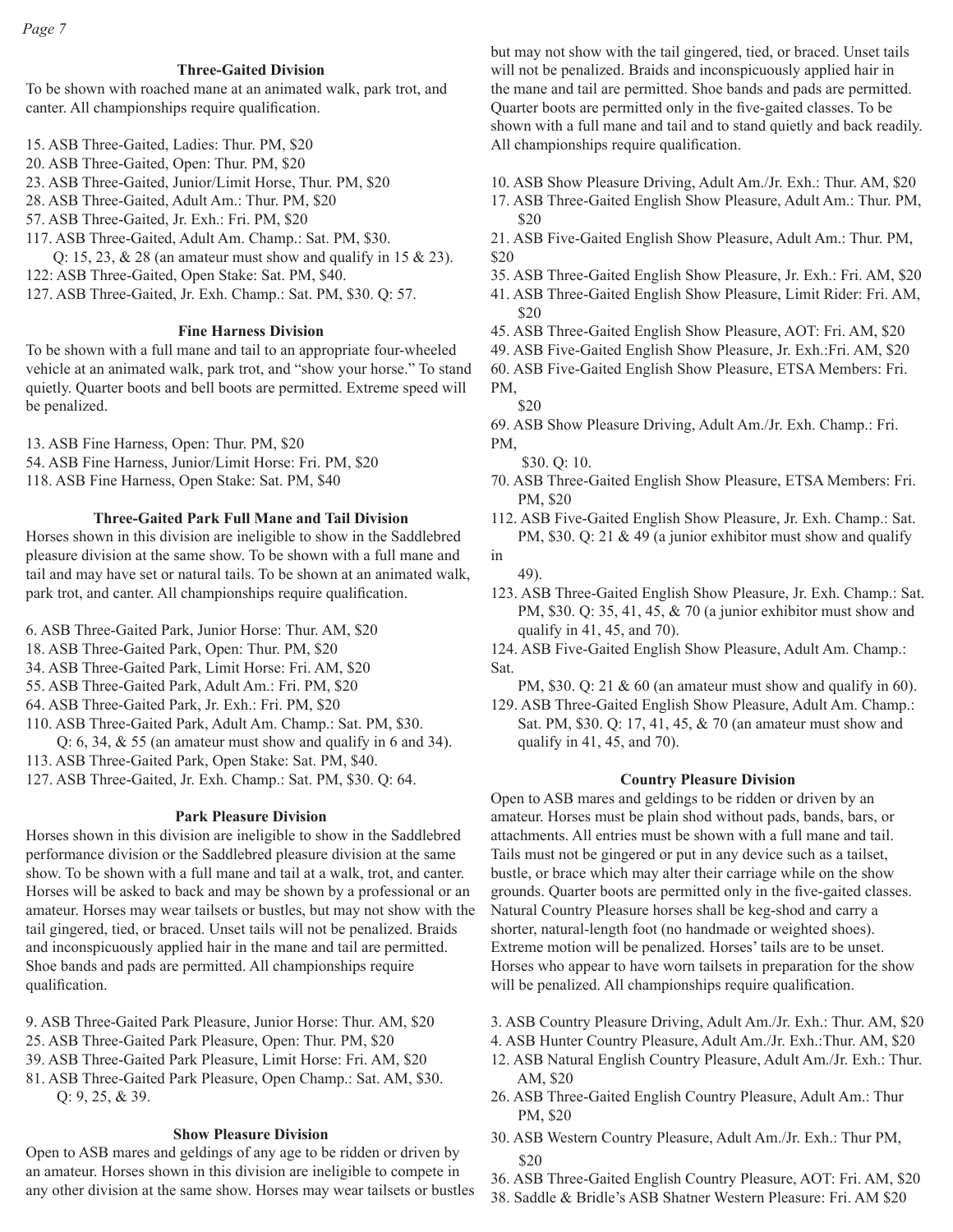- 44. ASB Three-Gaited English Country Pleasure, Jr. Exh.: Fri. AM, \$20
- 48. ASB Three-Gaited English Country Pleasure, Limit Rider: Fri AM, \$20
- 51. ASB Five-Gaited English Country Pleasure, Adult Am./Jr. Exh.: Fri. AM, \$20
- 56. ASB Country Pleasure Driving, Adult Am./Jr. Exh. Champ.: Fri. PM, \$30. Q: 3.
- 63. ASB Three-Gaited English Country Pleasure, ETSA Members: Fri. PM, \$20
- 66. Saddle & Bridle's ASB Hunter Seat Classic: Fri. PM, \$20
- 73. ASB Hunter Country Pleasure, Adult Am./Jr. Exh. Champ.: Sat. AM, \$30. Q: 4 & 66.
- 78. ASB Natural English Country Pleasure, Adult Am./Jr. Exh. Champ.: Sat. AM, \$30. Q: 12.
- 108. ASB Five-Gaited English Country Pleasure, Adult Am./Jr. Exh. Champ.: Sat. PM, \$30. Q: 51.
- 115. ASB Western Country Pleasure, Adult Am./Jr. Exh. Champ.: Sat. PM, \$30. Q: 30 & 38.
- 121. ASB Three-Gaited English Country Pleasure, Adult Am. Champ.: Sat. PM, \$30. Q: 26, 36, 48, & 63 (an amateur must show and qualify in classes 36, 48, and 63).
- 125. ASB Three-Gaited English Country Pleasure, Jr. Exh. Champ.: Sat. PM, \$30. Q: 36, 44, 48, & 63.

### **Road Pony Division**

Classes restricted to ponies 54" and under. To be shown at a jog trot, road gait, and at speed. Driver to wear stable colors; jacket and cap to match. Helmets mandatory in all junior exhibitor classes. Protective boots are allowed on the front feet. All championships require qualification.

- 7. Single Roadster Pony to Bike, Junior/Limit Pony: Thur. AM, \$20
- 22. Single Roadster Pony to Bike, Open: Thur. PM, \$20
- 31. Single Roadster Pony to Bike, Adult Am.: Thur. PM, \$20
- 40. Roadster Pony Under Saddle, Jr. Exh.: Fri. AM, \$20
- 59. Single Roadster Pony to Bike, Jr. Exh.: Fri. PM, \$20
- 62. Single Roadster Pony to Bike, Adult Am. Champ.: Fri. PM, \$30. Q: 7 & 31 (an amateur must show and qualify in 7)
- 72. Roadster Pony Under Saddle, Jr. Exh. Champ.: Sat. AM, \$30. Q: 40.
- 114. Single Roadster Pony to Bike, Jr. Exh. Champ.: Sat. PM, \$30. Q: 59.
- 119. Single Roadster Pony to Bike, Open Stake: Sat. PM, \$30

### **Roadster Horse Division**

The Roadster must be a Standardbred or of a Standardbred type. To be shown to a suitable two-wheeled bike. To be shown at a jog trot, road gait, and at speed. Protective boots are allowed on the front feet. All championships require qualification.

- 2. Roadster Horse Under Saddle, Open: Thur. AM, \$20
- 29. Roadster Horse to Bike, Open: Thur. PM, \$20
- 50. Roadster Horse Under Saddle, Open Champ.: Fri. AM, \$30. Q: 2.
- 65. Roadster Horse to Bike, Am.: Fri. PM, \$20
- 128. David Cunningham Memorial Roadster Horse to Bike, Open Stake: Sat. PM, \$30

### **Pleasure Driving Pony Division**

To be shown to a suitable two-wheeled vehicle with appropriate harness. To be shown at a flat walk, trot, and road trot. Extreme speed will be penalized. Must stand quietly and back readily. Quarter boots

are prohibited. All championships require qualification.

- 14. Single Hackney or Harness Pony Show Pleasure Driving, Adult Am.: Thur. PM, \$20
- 52. Single Hackney or Harness Pony Show Pleasure Driving, Junior Pony: Fri. AM, \$20
- 67. Single Hackney or Harness Pony Show Pleasure Driving, Jr. Exh.: Fri. PM, \$20
- 74. Single Hackney or Harness Pony Show Pleasure Driving, Jr. Exh. Champ.: Sat. AM, \$30. Q: 52  $& 67$  (a junior exhibitor must show and qualify in 52)
- 109. Helen Catron Single Hackney or Harness Pony Show Pleasure Driving, Adult Am. Champ.: Sat. PM, \$30. Q: 14 & 52.

### **Hackney Pleasure Pony Under Saddle Division**

To be shown under English saddle. Open bridle with snaffle bit, single or double reins (martingale optional); full bridle (curb bit and snaffle); or Pelham (without martingale) acceptable. Braids or artifical devices are not allowed. Rider attire to be dark jobphurs, shirt, tie, fitted or sweater vest (optional), riding boots, gloves, and hair neatly pulled back so that the number is easy to read. Riding suits and hats (other than protective head gear) are prohibited. To be shown at a flat walk, pleasure trot, and road trot. Entries must stand quietly and are required to back in the lineup. To be judged on manners, presence, performance, quality, and conformation.

- 33. Hackney Pleasure Pony Under Saddle, Jr. Exh.: Fri. AM, \$20
- 83. Hackney Pleasure Pony Under Saddle, Jr. Exh. Champ.: Sat. AM, \$30. Q: 33.

### **Saddle Type Pony Division**

Ponies should measure 14.2 hands and under. To be shown at a walk, trot, and canter by a junior exhibitor. Pleasure ponies to stand quietly and back readily. All championships require qualification.

- 46. English Pleasure Pony, Jr. Exh. (Any Breed): Fri. AM, \$20
- 77. English Pleasure Pony, Jr. Exh. Champ. (Any Breed): Sat. AM, \$30. Q: 46.

#### **Saddle Seat Equitation Division**

Open to junior exhibitors under the age of 18. Rider only to be judged. All championships require qualification.

- 37. Saddle Seat Pleasure Equitation, 17 & Under: Fri. AM, \$20
- 43. Saddle Seat Equitation, Open (17 & Under): Fri. AM, \$20
- 53. Saddle Seat Equitation W/T, 10 & Under: Fri. PM, \$20
- 76. Saddle Seat Equitation, Adult: Sat. AM, \$20
- 82. Saddle Seat Equitation W/T, 10 & Under Champ.: Sat. AM, \$30. Q: 53.
- 107. Saddle Seat Equitation, Open Champ. (17 & Under) Sat. PM, \$30. Q: 37 & 43.

### **Miscellaneous**

All championships require qualification.

- 1. Miniature Horse Pleasure Driving, Adult Am./Jr. Exh.: Thur. AM, \$20
- 5. Pleasure Driving, Open (Any Breed): Thur. AM, \$20
- 8. Hunter Under Saddle, Open (Any Breed): Thur. AM, \$20
- 11. Western Pleasure, Open (Any Breed): Thur. AM, \$20
- 16. In Hand, Open (Any Breed): Thur. PM, \$20
- 24. English Pleasure W/T, Open (Any Breed, Saddle Seat or Hunt Seat): Thur. PM, \$20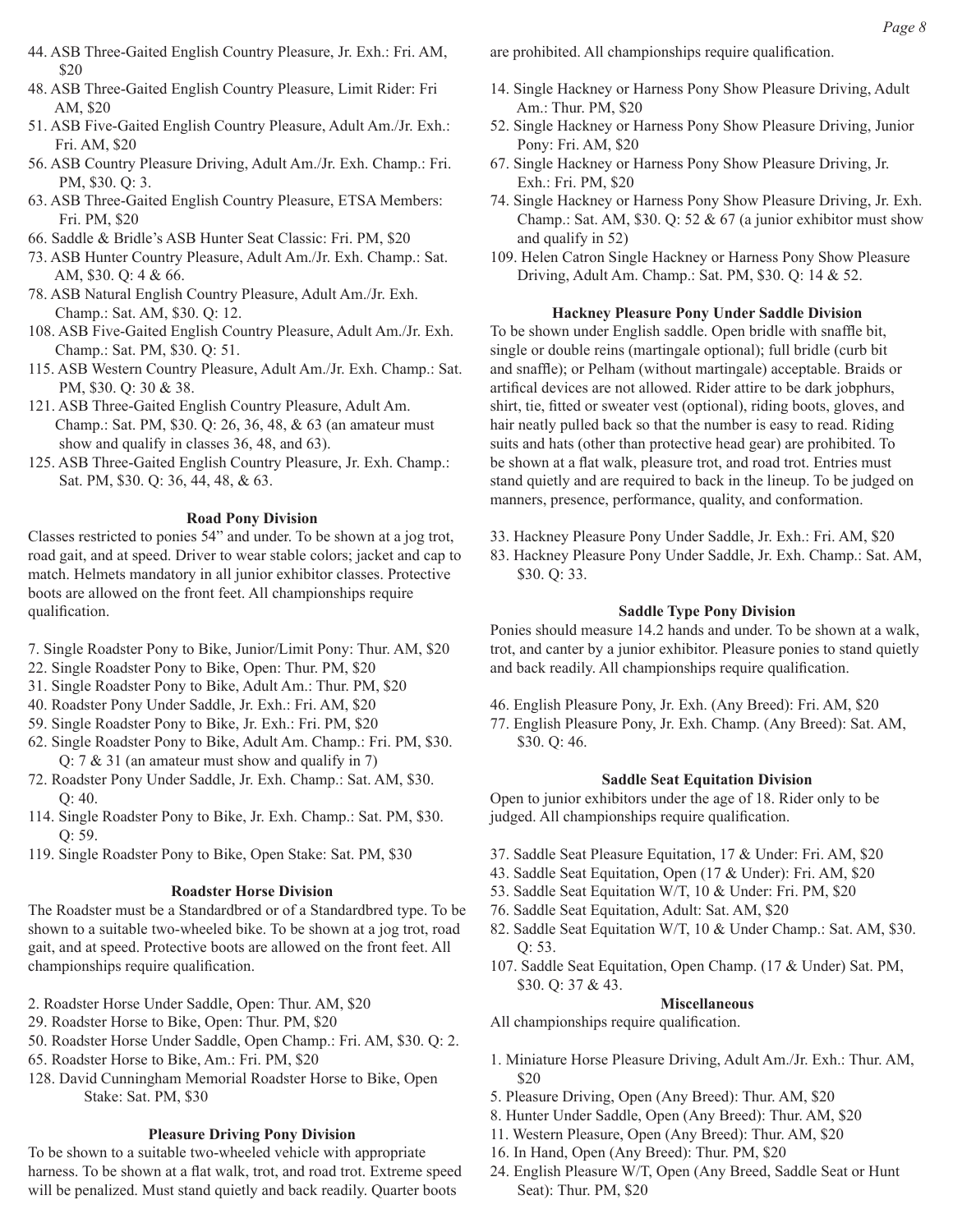### *Page 9*

- 42. English Pleasure W/T, Jr. Exh. (Any Breed, Saddle Seat or Hunt Seat): Fri. AM, \$20
- 47. English Pleasure W/T, Open Champ. (Any Breed, Saddle Seat or Hunt Seat): Fri. AM, \$30. Q: 24.
- 51A. Open Pleasure Under Saddle W/T/C, (Any Breed, Any Tack)
- 79. English Pleasure W/T, Jr. Exh. Champ. (Any Breed, Saddle Seat or Hunt Seat): Sat. AM, \$30. Q: 42.
- 80. Western Pleasure, Open Champ. (Any Breed): Sat. AM, \$30. Q: 11.
- 83A. Open Pleasure Under Saddle W/T/C, (Any Breed, Any Tack) Champ.
- 105. Miniature Horse Pleasure Driving, Adult Am./Jr. Exh. Champ.: Sat. PM, \$30. Q: 1.

#### **ASHBA ASB Showmanship at Halter**

Showmanship at halter, an official ASHBA Youth Program, is designed to give junior exhibitors the opportunity to exhibit a well-groomed and properly fitted horse from the ground. The skills associated with showmanship are designed to teach exhibitors overall horsemanship, safety, and sportsmanship as they focus on results through control, proper form, attention, and style. To receive points, exhibitor must be an active junior member of ASHBA who is under the age of 18. Pattern to be used and rules to follow are described in the USEF Rule Book under American Saddlebred Youth Showmanship (Subchapter SB SB-12).

71. ASHBA ASB Showmanship at Halter, Junior Exhibitor (Includes Pattern): Sat. AM, \$20

#### **Academy**

*All fees are \$20. Horses should be plain shod (exception may be made if corrective shoeing is needed, one pad and/or wedge is allowed for the comfort of the horse).* 

The academy division is designed for inexperienced riders who are to be judged on their basic riding skills. Horses are to be school or academy type horses. Riders/drivers may not cross enter in any other classes and must have only shown in academy classes at other shows. No riding suits allowed; only jodphurs, boots, and vests are suggested.

Helmets are encouraged for all riders, but are required for junior exhibitors. Horses may cross enter in other classes at the show with a rider that is not in the academy division. Academy classes will be split 83C. Add a Class (reserved for an academy class): Sat. Afternoon, \$20

if there are more than eight (8) entries. *It is the responsibility of the trainer or instructor to provide horses for their riders. Classes will not be split due to availability of horses.*

84. Academy Driving, Any Age: Sat. Afternoon, \$20

- 85. Academy Equitation W/T/C, Adult:Sat. Afternoon, \$20
- 86. Academy Showmanship W/T/C, Adult: Sat. Afternoon, \$20
- 87. Academy Equitation W/T/C, 15–17: Sat. Afternoon, \$20
- 88. Academy Showmanship W/T/C, 15–17: Sat. Afternoon, \$20
- 89. Academy Equitation W/T/C, 14 & Under: Sat. Afternoon, \$20
- 91. ETSA Member Academy Scholarship Class W/T/C, All Ages:

Sat. Afternoon, \$20

- 92. Academy Equitation W/T, Adult: Sat. Afternoon, \$20
- 93. Academy Showmanship W/T, Adult: Sat. Afternoon, \$20
- 94. Academy Equitation W/T, 14–17: Sat. Afternoon, \$20
- 95. Academy Showmanship W/T, 14–17: Sat. Afternoon, \$20
- 96. Academy Equitation W/T, 11–13: Sat. Afternoon, \$20
- 97. Academy Showmanship W/T, 11–13: Sat. Afternoon, \$20
- 98. Academy Equitation W/T, 10 & Under: Sat. Afternoon, \$20
- 99. Academy Showmanship W/T, 10 & Under: Sat. Afternoon, \$20
- 100. ETSA Member Academy Scholarship Class W/T, All Ages: Sat. Afternoon, \$20
- 101. Academy Pleasure Pony W/T, Jr. Exh.: Sat. Afternoon, \$20
- 102. Academy Lead Line Equitation W/T, 8 & Under: Sat. Afternoon, \$20
- 103. Academy Lead Line Showmanship W/T, 8 & Under: Sat Afternoon, \$20
- 106. Academy Equitation W/T/C Champ., All Ages: Sat. PM, \$20. Q: 85, 87, & 89.
- 111. Academy Equitation W/T Champ., All Ages: Sat. PM, \$20. Q: 92, 94, 96, & 98.

### **Academy championships will not be split.** Academy Championship Eligibility

1st–6th in Academy W/T/C Equitation eligible for championship 1st–4th in Academy W/T Equitation eligible for championship If W/T qualifying class is split, only 1st and 2nd are eligible.

#### **Add a Class**

Add a Class slots have been built into the class schedule. These are the only classes that will be added and are available on a first come, first serve basis. The fee to add is \$250 if added prior to July 15 or \$500 if added after that date. All added classes will be qualifying classes with \$20 entry fees with eight ribbons awarded (no prize money will be awarded). Contact Kathy Carpenter for class availability. Once classes have been officially added, updates will be posted on easttnsaddlebred. net.

12A. Add a Class: Thur. AM, \$20

- 51B. Add a Class: Fri. AM, \$20
- 83B. Add a Class: Sat. AM, \$20
-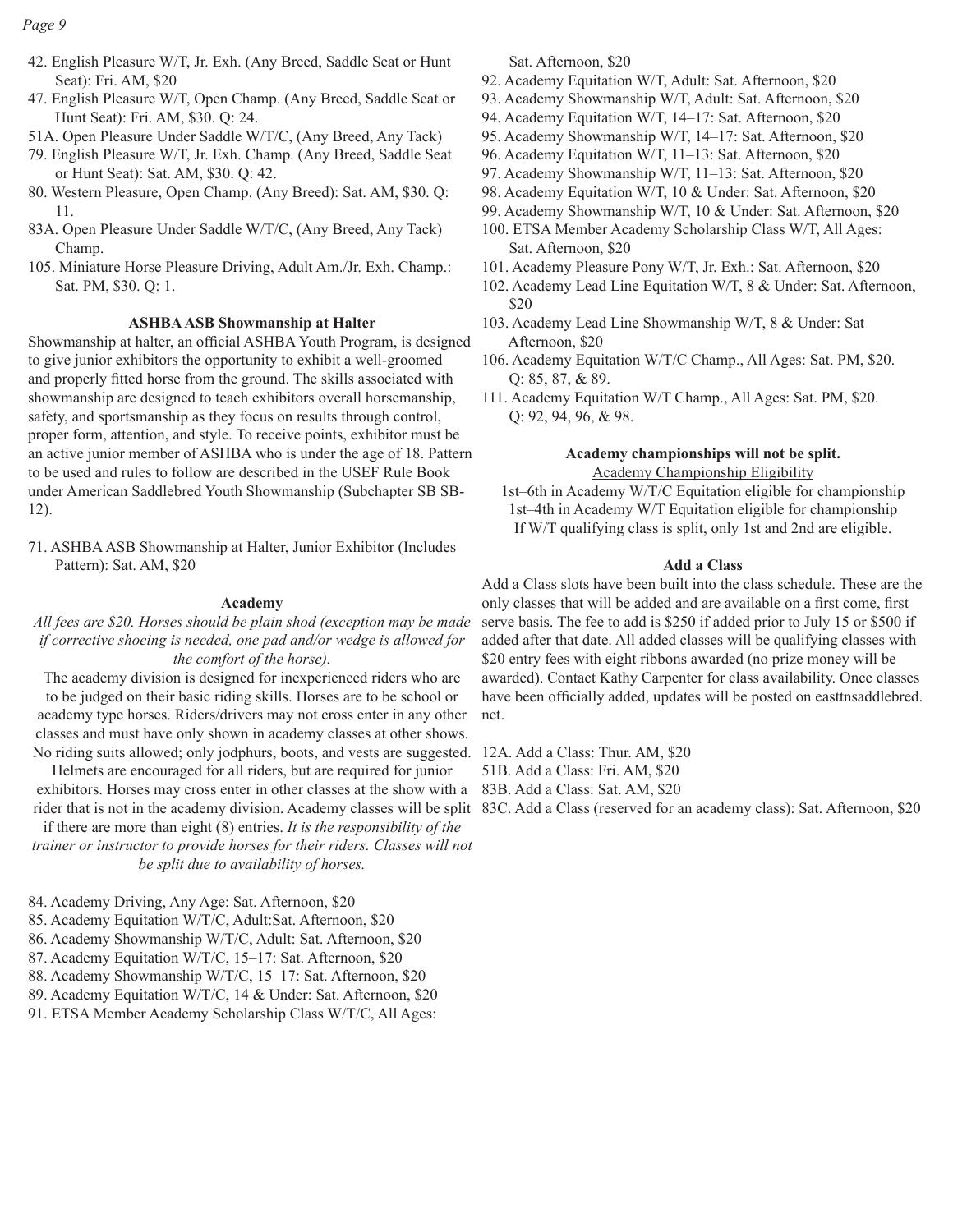| East Tennessee Saddlebred Association<br><b>2022 Membership Application</b>                                                                                                                                                                                                                                                                                                                                                                                                                                                                                                                                                                                                                                                                                                                                                           | East Tennessee Saddlebred Association<br><b>2022 ETSA Midsummer Classic Horse Show</b>                                                                                                                                                                                                                                                                                                                                                                                                                                                                                              |  |  |  |  |
|---------------------------------------------------------------------------------------------------------------------------------------------------------------------------------------------------------------------------------------------------------------------------------------------------------------------------------------------------------------------------------------------------------------------------------------------------------------------------------------------------------------------------------------------------------------------------------------------------------------------------------------------------------------------------------------------------------------------------------------------------------------------------------------------------------------------------------------|-------------------------------------------------------------------------------------------------------------------------------------------------------------------------------------------------------------------------------------------------------------------------------------------------------------------------------------------------------------------------------------------------------------------------------------------------------------------------------------------------------------------------------------------------------------------------------------|--|--|--|--|
| <b>Membership Dues</b><br>Adult Membership*: \$20.00<br>Family Membership**: \$30.00<br>Junior Membership***: \$15.00<br>Supporting Membership****: \$15.00<br>$\Box^*$ Adult Membership (18 & over) $\Box^*$ Family Membership (includes<br>children under 17)<br>E <sup>****</sup> Supporting Membership<br>$\Box$ *** Junior Membership (17 &<br>(those who want to support the<br>under)<br>breed)<br>Name: Name and the state of the state of the state of the state of the state of the state of the state of the state of the state of the state of the state of the state of the state of the state of the state of the state of<br>If family membership, list family members and include children's birth<br>the contract of the contract of the contract of the contract of the contract of the contract of the contract of | <b>Sponsorship Contract</b><br>Corporate Sponsorship = $$500$<br>Sponsor may display products during the show and display a<br>sign/banner*<br>$\Box$ Open Stake (Three-Gaited, Five-Gaited, Fine Harness) = \$300<br>Sponsor may display display a sign/banner*<br>$\Box$ Championship and Stake Classes = \$125<br>Sponsor may display display a sign/banner*<br>$\Box$ Qualifying Classes = \$50<br>$Ribbons = $30$<br>*Sponsors must supply their own sign/banner.<br>All sponsor names will be displayed on the electronic message<br>board and announced throughout the show. |  |  |  |  |
| the control of the control of the control of the control of the control of the control of the control of the control of the control of the control of the control of the control of the control of the control of the control<br>Are you an ASHBA member? $\Box$ Yes $\Box$ No<br>Select how you prefer to receive correspondence from ETSA:<br>$\Box$ Email $\Box$ Mail<br>Signature: Date: Date:                                                                                                                                                                                                                                                                                                                                                                                                                                    | Sponsor Name: 2008 and 2008 and 2008 and 2008 and 2008 and 2008 and 2008 and 2008 and 2008 and 2008 and 2008 and 2008 and 2008 and 2008 and 2008 and 2008 and 2008 and 2008 and 2008 and 2008 and 2008 and 2008 and 2008 and 2                                                                                                                                                                                                                                                                                                                                                      |  |  |  |  |
| <b>ETSA USE ONLY</b><br>Please mail the completed form and<br>Date Received: _<br>dues made payable to:<br>Payment Method:<br>East Tennessee Saddlebred Association<br>$\Box$ Check #: $\Box$<br>Anita Miller<br>700 Clear Springs Rd<br>$\Box$ Cash<br>Limestone, TN 37681                                                                                                                                                                                                                                                                                                                                                                                                                                                                                                                                                           | Make checks payable to:<br><b>ETSA Midsummer Classic Horse Show</b><br>Mail to:<br>Kathy Carpenter<br>1230 Shelby Hwy<br>Cherryville, NC 28021                                                                                                                                                                                                                                                                                                                                                                                                                                      |  |  |  |  |